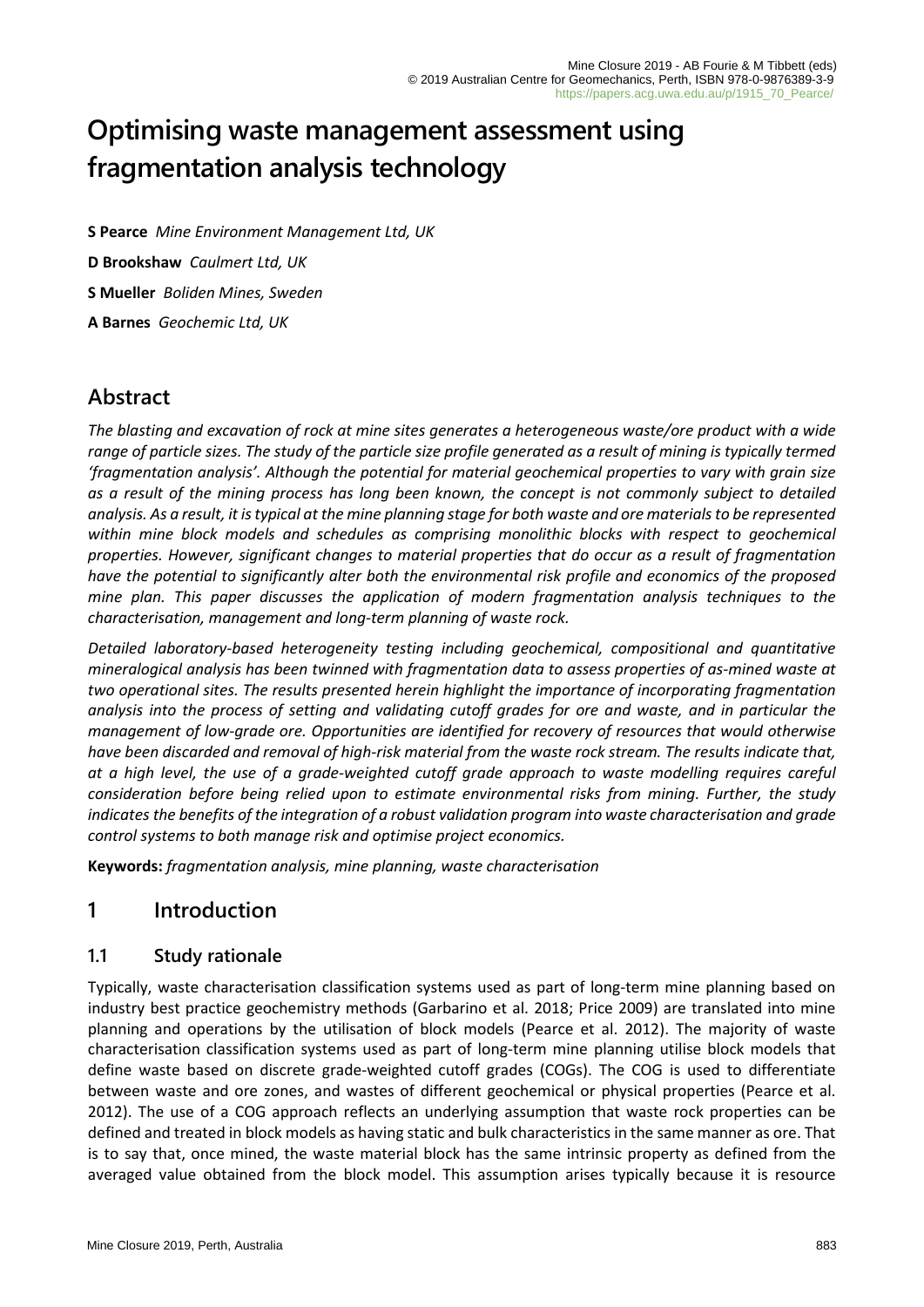geologists and mine planners that create the waste models using the same modelling and estimation approach as is used as part of ore block estimation. However, there is a key difference between how these assumptions affect planning decisions for ore and waste. With respect to ore blocks, any changes to material properties that occur after mining are not generally relevant as the material is blended, crushed and processed in bulk. In relation to waste blocks, however, changes in geochemical or physical properties after mining can be very significant with respect to environmental risk and management costs. A number of studies (e.g. Elghali et al. 2018; Pearce et al. 2014) have demonstrated the significance of particle size with respect to geochemical characterisation of as-mined wastes. A profiling tool that allows the quantitative assessment of the scalar and temporal effects of heterogeneity on geochemical classification by using particle size distribution (PSD)–dependent testing and statistical analysis was demonstrated by Pearce et al. (2014). Determination of the constitution heterogeneity and fundamental sampling error, for example, were outlined as key parameters that can be defined using profiling tools (but which are not typically considered in commonly used guidance documents; e.g. GARD Guide; The International Network for Acid Prevention [INAP] 2009).

In general, geochemical test work, which is used to form the basis of both ore and waste block models, utilises samples of geological drillcore for feed material. Although significant efforts are made to recover and analyse drillcore material samples from representative areas of different grade materials, the core material represents in situ rock that has not been subject to fragmentation from mining. As such, analyses results obtained from these samples can only be assumed to represent the 'average' properties of the host rock that has been drilled in situ.

Price (2009) notes in regard to geochemical waste characterisation that:

*"Examples of a scientific approach in checking whether assumptions in material characterization are correct include periodically testing that samples of exploration drillcore or pre-blast drill cuttings have similar composition to waste rock fines."*

The implication being that the effects of fragmentation should explicitly be accounted for in geochemical studies if a scientific approach is being adopted, although it is noted that this may not be possible until mining has started. Price further notes in this regard that:

*"Prior to mining, it is difficult to predict the physical effects of excavation, processing and deposition on the chemical composition of different size fractions or areas of the waste, such as the < 2 mm fraction of waste rock."*

Taking both of these statements together, it is apparent that while accounting for the effects of fragmentation on waste material geochemical properties may be difficult prior to mining, once mining begins it should be a priority. Indeed, once mining has commenced, it can be relatively straightforward to initiate a validation program that can assess the impacts of fragmentation on the current waste management and assessment program. This can be achieved by integrating fragmentation analysis into waste grade control programs, or acid and metalliferous drainage (AMD) validation sampling exercises.

# **2 Fragmentation analysis**

### **2.1 The fragmentation process**

During the mining process, blasting of ore and waste rock is designed and carried out to fracture the in situ rock mass to enable excavation and transport of the material. Run-of-mine (ROM) fragmentation is considered optimal when the material is fine enough and loose enough to ensure efficient excavation and loading operations. The blasting optimisation strategy is usually focused on minimising total mining costs and maintaining the optimal ROM fragmentation characteristics (Kanchibotla et al. 1999). Singh (2016) notes that:

*"The goal of efficient blasting is determined by investigating the relationship between blast design parameters and fragmentation. It is extremely important to make the*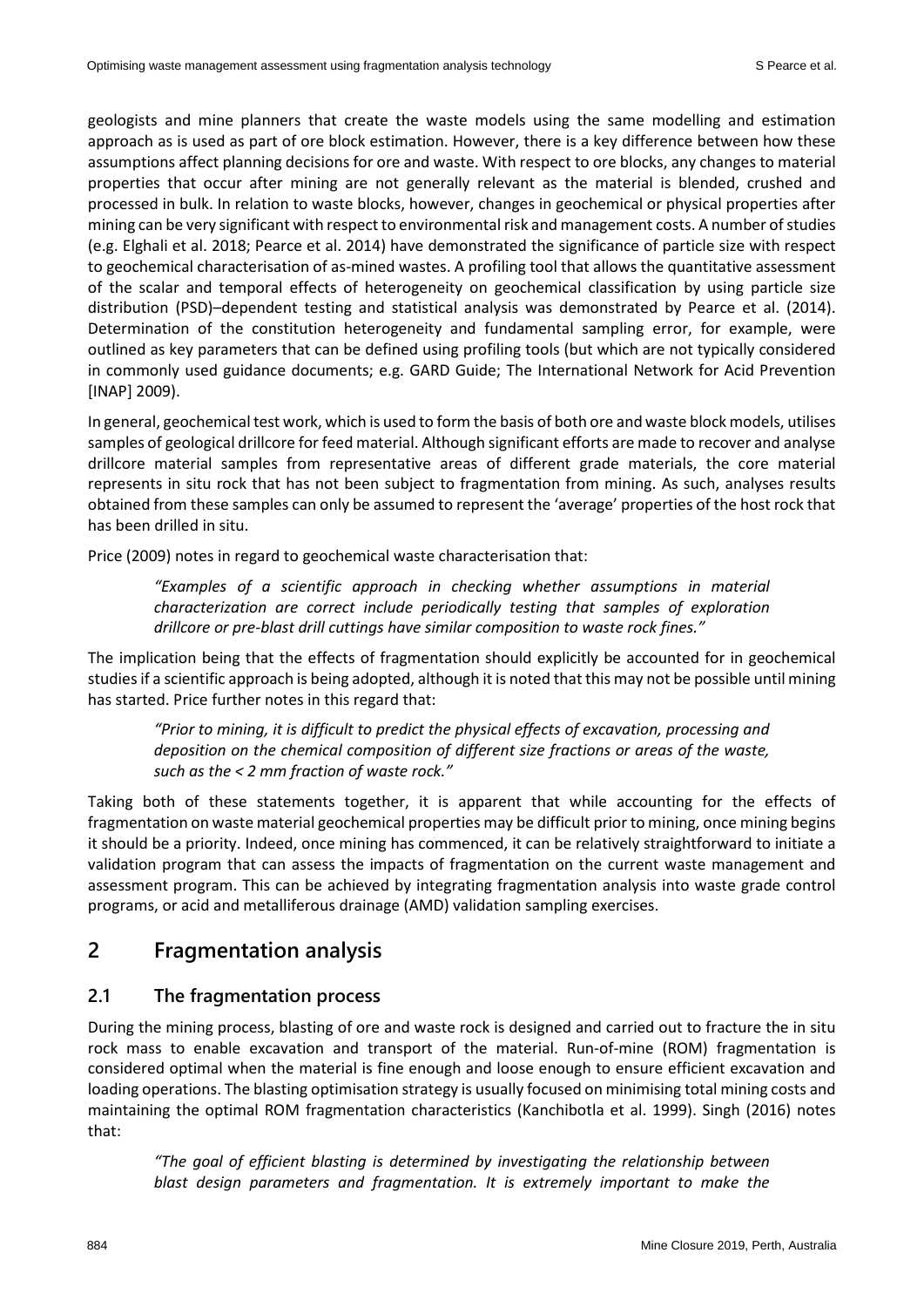*connection between rock blasting results and their impact on the downstream operations. It is well accepted that fragmentation has a critical effect on the loading operations, but little quantitative information is available, upon which rational blasting strategies can be outlined."*

Although this reference is made with regard to downstream ore processing, it should be obvious that this statement would also apply to the consideration of the impact of the fragmentation profile on waste rock management aspects. For example, the environmental risks and resultant management costs of the waste rock generated will depend on the blasting strategy adopted. In general, there is not likely to be consideration of AMD risk in the cost model adopted for blasting strategies if fragmentation studies have not been completed. As such, this aspect likely represents a significant source of missed opportunities for optimised waste management planning at mine sites.

### **2.2 Fragmentation analysis**

Fragmentation analysis is a common technique (e.g. Mohamed et al. 2019; Noy 2013) used as part of economic optimisation of mining projects. The analysis involves assessment of the PSD of mined material at various stages in the mining process, typically after blasting has occurred. The most utilised method to quantify fragmentation is the determination of the size distribution using digital imaging processing techniques. This method, being low cost and practical, is the second reliable method after sieve analysis. In this method, images acquired from excavators, haul trucks, conveyor belts, and so on, are delineated automatically by using digital image processing techniques, and size distribution of fragmented rocks is determined (Mohamed et al. 2019). In recent years, development and adoption of new automated imaging technology has significantly reduced the cost of carrying out the process; for this reason, more and better data can be gathered at lower cost. The technique is used to a great extent to assess blasting efficiency in ore zones, as the as-mined particle size of ore material is a critical input to processing efficiency and cost. The technique is also used in waste zones but mainly to determine blast efficiency as part of assessing blasting costs. Because particle size has long been known to be a critical factor in the assessment of AMD risk of waste materials, an opportunity was identified to explore the potential to utilise the technology to supplement the waste characterisation and management process.

# **3 Cutoff grade assessment**

To differentiate between ore and waste in mine plans and block models, a numeric COG is often utilised that is applied throughout the model domain (in the case of an open pit mine, the pit shell) by the use of model estimation parameters. In many cases, ore zones may be further split into low-grade and high-grade designations and waste zones may be split into a number of classes based on AMD risk (Pearce et al. 2012). Figure 1 shows a generic sliding scale to highlight the simplistic relationship between COG and material designation. In this basic example, three zones are identified:

- Ore zone: all material that has a grade above a designated 'hard' cutoff value is considered ore and is sent for processing (i.e. crushing and milling); this material is sometimes referred to as high grade.
- Marginal area: material in this zone is of lower grade than ore and may be considered ore or waste depending on the economics of the mine at the time. In many cases, this material is termed lowgrade ore and typically is stockpiled on site until such time that it becomes economical to process. If the material is not processed by the end of the life of the mine, this material may be placed in waste storage facilities (as such, this material may equally be termed high-grade waste).
- Waste zone: material in this zone is very low grade and is considered waste. Even if project economics improve in the future and the COG is reduced, it is considered unlikely the COG will be reduced enough to include this material. The waste zone may be further divided into groups based on waste characterisation studies, such as potentially acid forming (PAF) or non-acid forming (NAF).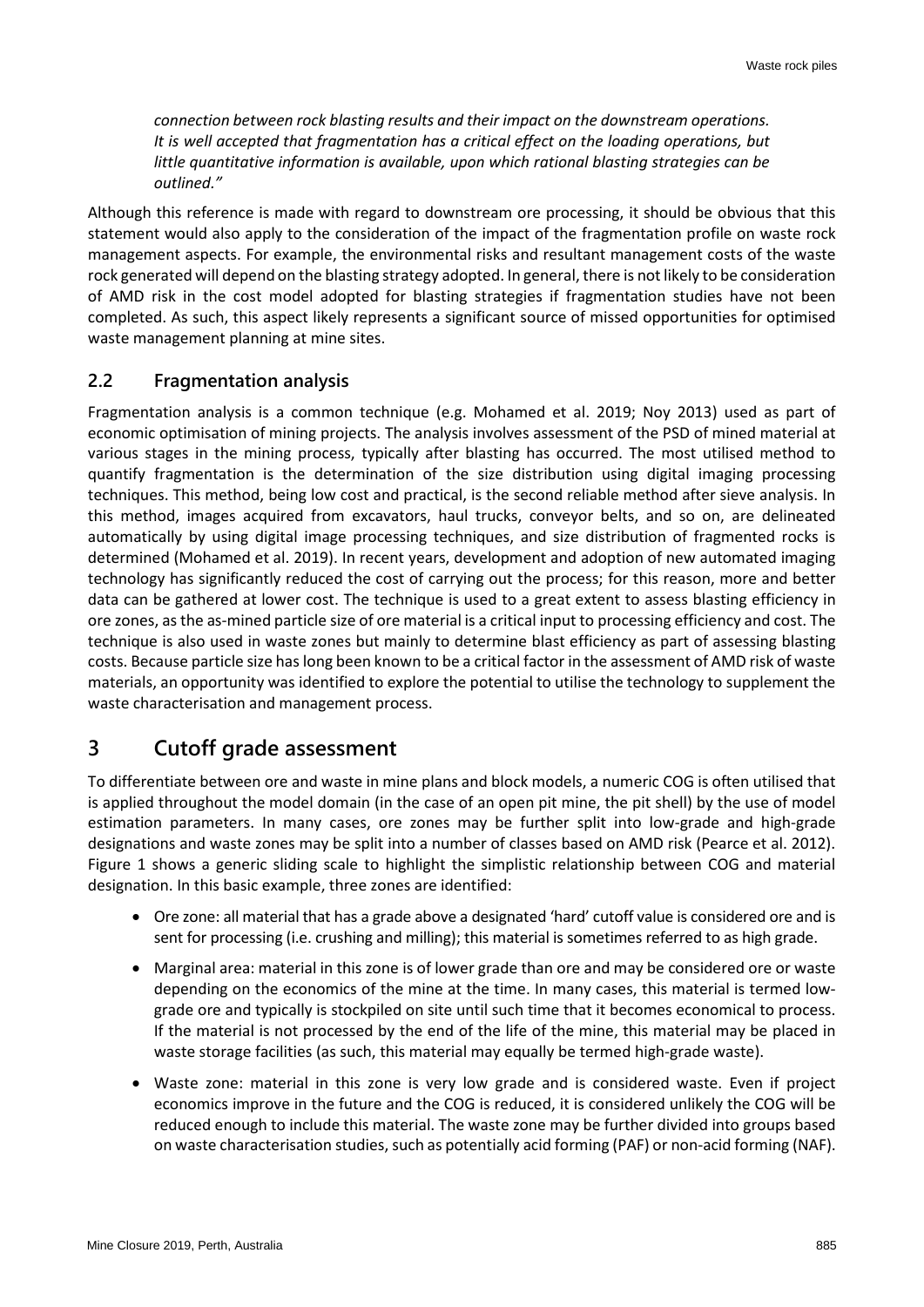

#### **Figure 1 Sliding scale to represent use of cutoff grades in definition of waste and ore**

Within the 'waste zone', waste classification systems are used that are generally based on the predicted risk of AMD based on global guidance documents such as MEND (Price 2009) and the GARD Guide (INAP 2009). These systems often use categories that have been 'bookended' into broad 'catch-all' definitions such as PAF or NAF categories. With respect to economic assessment, this approach typically assigns no economic 'value' (negative or positive) to waste blocks irrespective of classification other than to consider load and haul costs for disposal. This lack of cost modelling is driven by the assumption that waste has no intrinsic value (i.e. the material has no resource recovery potential or other utility). Further, that costs of managing waste are adequately accounted for by implementation of generic waste management plans. The adoption of these broad assumptions as part of typical waste management strategies is, in many cases, considered to reflect current best practice (Garbarino et al. 2018) given they are based on standardised and established mining approaches. The implication is that these approaches are considered to be adequate to capture risk and provide an optimised cost model for waste management. However, as has been indicated, the effects of fragmentation are not commonly incorporated as part of the waste classification system development, and for this reason, there may be an opportunity to reappraise the cost model.

### **4 Results**

#### **4.1 Fragmentation data**

The PSD profiles for three waste types from an operational open pit base-metal mine site were collected between June 2016 and October 2017. The fragmentation analysis was carried out using automated Orica cameras fitted to two shovels operating onsite during this period. Recorded data were linked with the corresponding blast, material block and material type by following the progress of the shovels daily. Approximately 32,000 images of blasted waste rock from 178 blasting events were processed and analysed (Figure 2). The PSD profiles of the three waste types are very similar to each other, indicating that blasting produces a consistent waste material product with respect to particle size, which is independent of waste type. It is important to note that the fine fraction accounts for a relatively small proportion of the overall waste mass, with <20% mass being <10 cm diameter.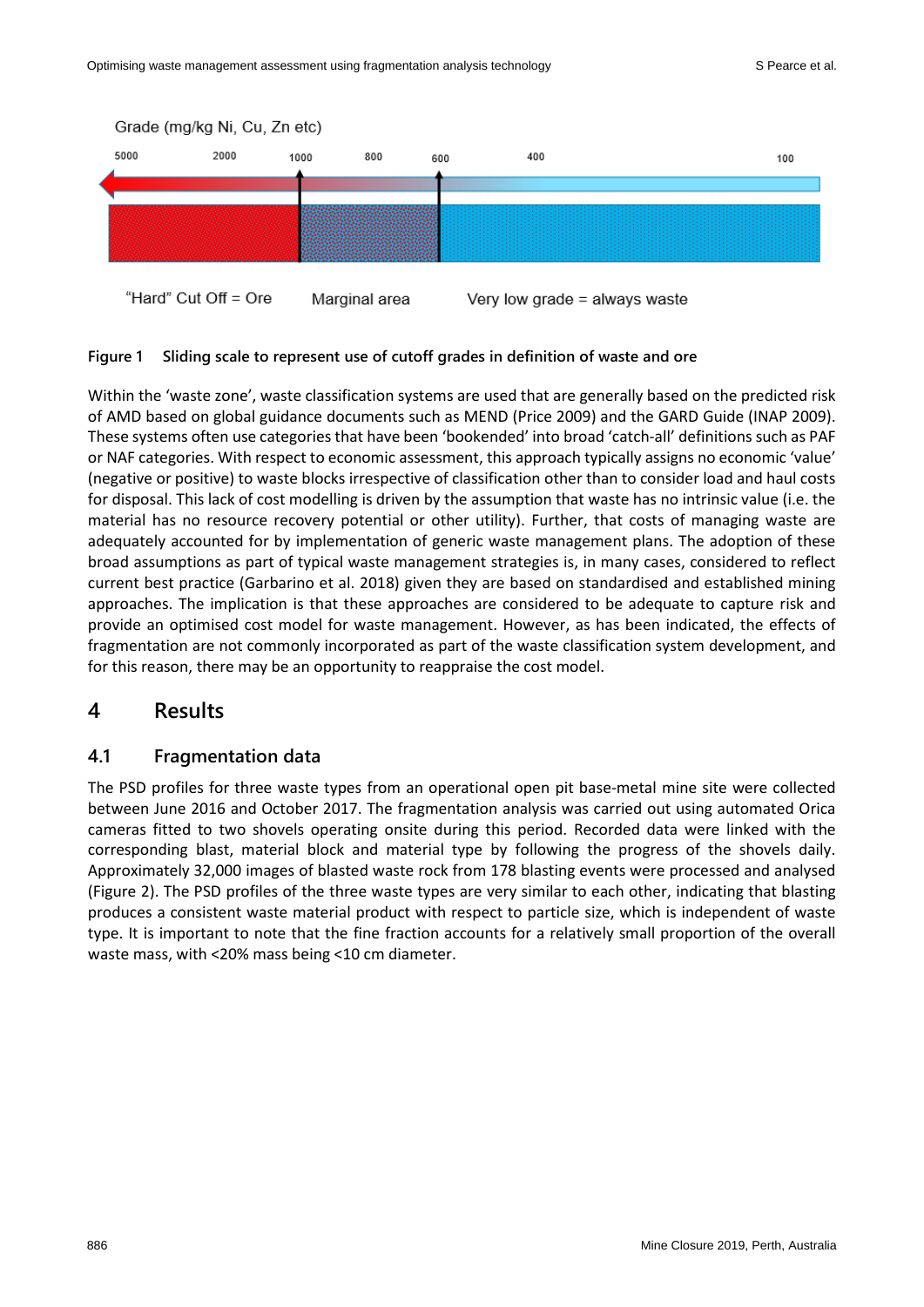

#### **Figure 2 Particle size distribution curve for three waste material types based on data collected from 178 blasting events**

Once the fragmentation profile for the blasted waste rock had been established, laboratory assessment of key particle size fractions was carried out to include compositional and mineralogical analysis.

### **4.2 Sulphide speciation based on particle size**

Based on extensive geochemical and mineralogical characterisation data, the waste material at the site can be characterised as comprising a relatively homogenous ultramafic mineralogy (tremolite, olivine, clinopyroxene) with low-grade (<2% weight) sulphides (pyrrhotite, pentlandite, chalcopyrite) and carbonate (dolomite and calcite) minerals (<0.5% weight). Nickel is hosted within both sulphides (pentlandite) and silicates (mainly olivine), with mineralogical analysis including scanning electron microscope (SEM) indicating around 400 ppm may be hosted in silicates. Copper is found almost exclusively (>95%) in the sulphide phase chalcopyrite. The dominant sulphide mineral is the iron sulphide pyrrhotite.

To provide an indication of the effect of fragmentation on the geochemical properties of waste from the site (for which the PSD data in Figure 2 have been provided), seven bulk waste rock samples were selected for compositional analysis. The samples (~2–5 kg weight) were obtained from sonic drillcore material (from a subset of ~100 samples) that was collected as part of a drilling program into existing waste rock storage facility. The drillcore material is considered to be broadly representative of waste rock properties given that the drilling method produces relatively 'undisturbed' samples. Basic PSD analysis was undertaken on the drillcore samples with dry sieving to determine the <2.3 mm, 2.3–22 mm and >22 mm fractions. The profiles of the drillcore samples analysed were compared to the waste rock fragmentation data to confirm a similar distribution.

The seven samples were all subject to the same preparation and analysis process:

- Samples were split (using dry sieving) into three subsamples based on grain size fractions: <2.3 mm, 2.3–22 mm and >22 mm.
- Each subsample was then split using a riffle splitter and a 500 g subsample was then pulverised.
- A four-acid digestion of the pulp sample was carried out to allow for compositional analysis (inductively coupled plasma [ICP] analysis carried out by the ALS laboratory Ireland).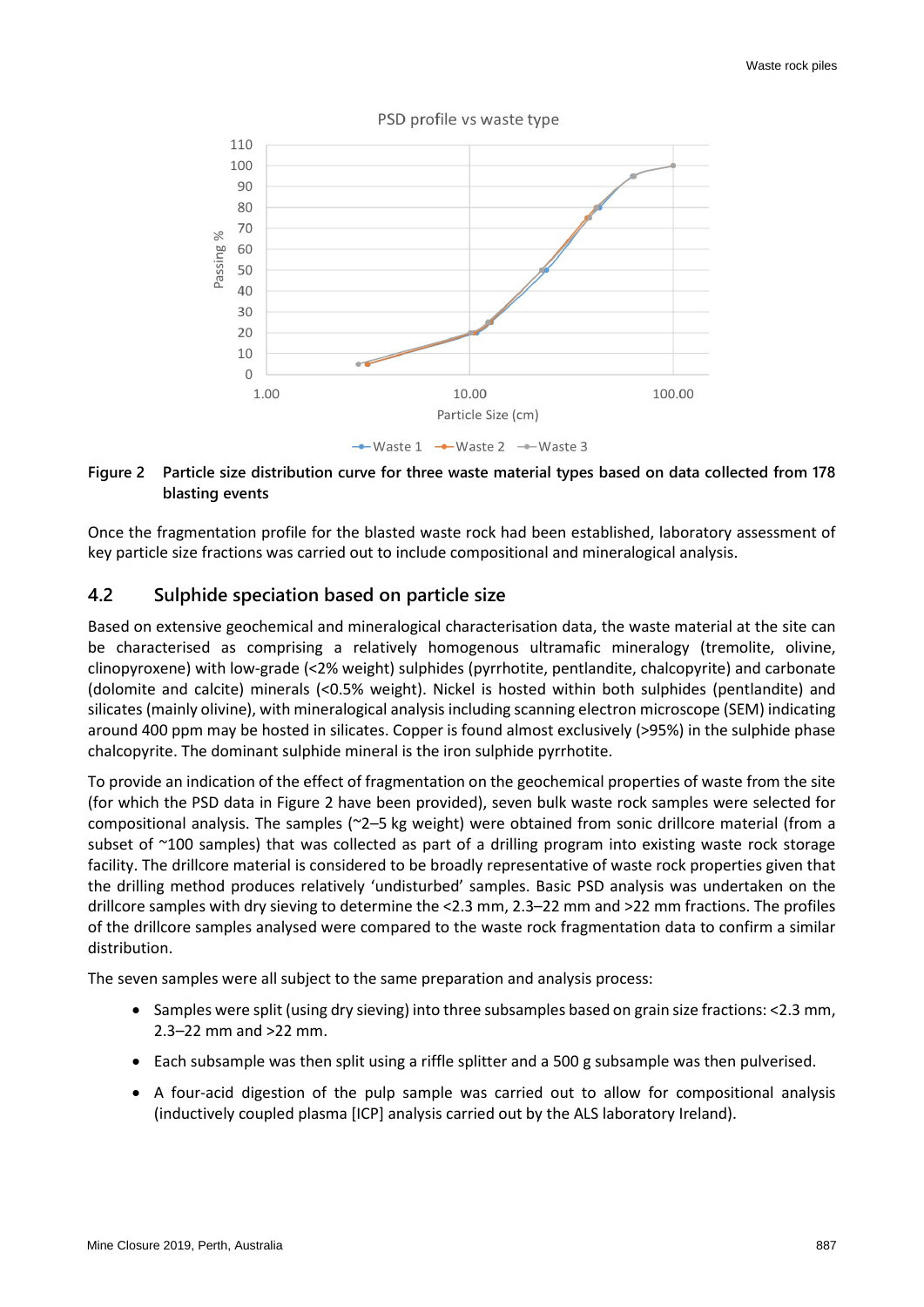Elemental analysis was completed at ALS Geochemistry Ltd. The samples were analysed using inductively coupled plasma mass spectrometry (ICP-MS) in coalition with a four-acid digestion; the method is standardised at ALS with the method code ME-MS61L. The samples were analysed for a 48-element suite with acid digestion used to enhance detection limits through dissolution of minerals, reducing oxide formation to <0.5%.

A total of 21 samples were analysed (seven samples each split into three subsamples). The results of the analysis are shown in Figure 3, which presents the data as a box and whisker plot. The results indicate that the finest fraction of the samples (<2.36 mm) has a notably higher concentration of both nickel and copper compared to the >22 mm fraction.



**Figure 3 Nickel and copper concentration by particle size fraction**

Figure 4 shows the results of the copper and nickel analysis plotted as an upgrade percentage, which represents the relative increase in grade between the <2.3 mm and >22 mm fractions.



Upgrade of metal concentration in <2.3mm fraction

**Figure 4 Nickel and copper upgrade (<2.3 mm versus >22 mm fraction)**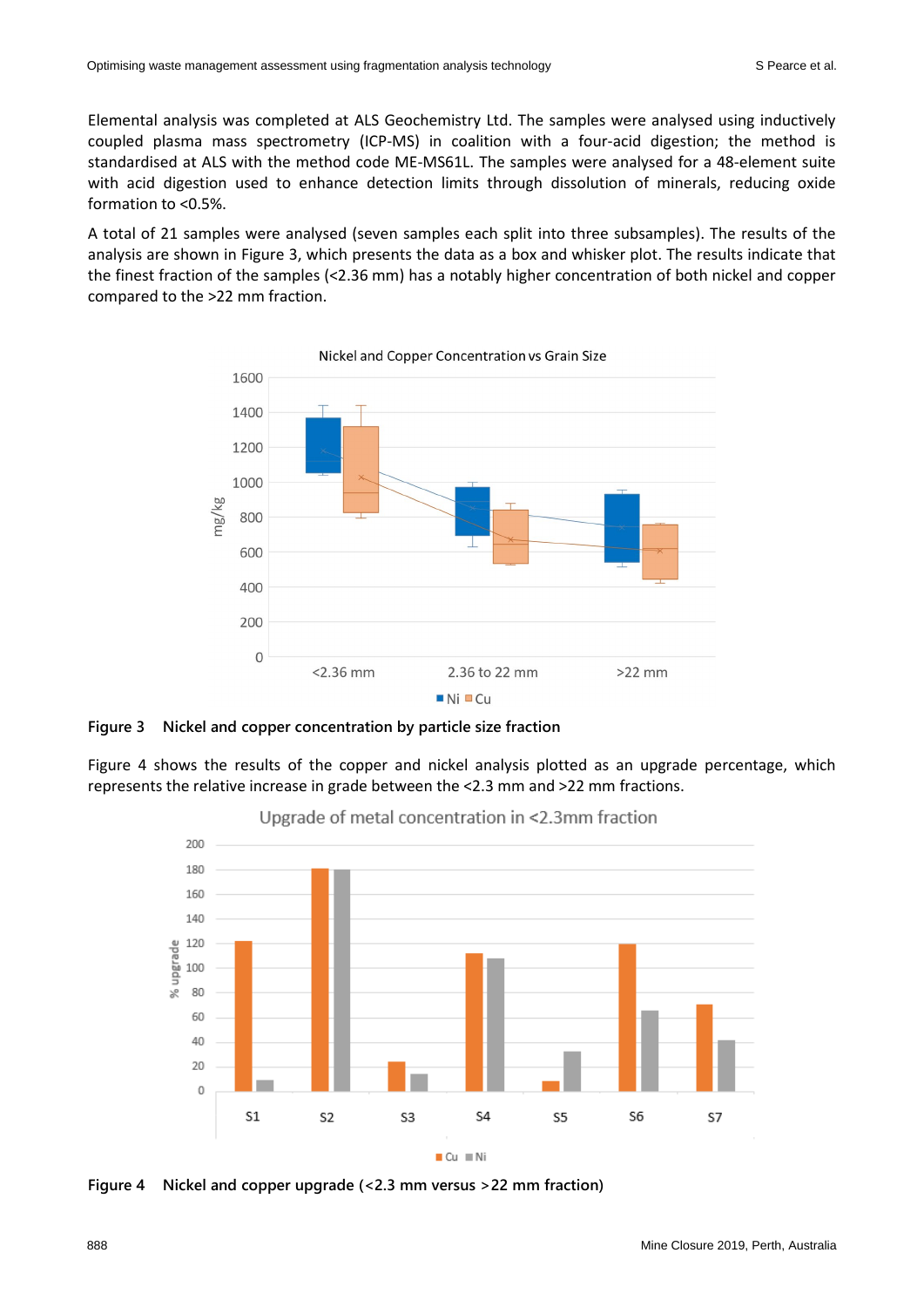To provide additional data on the mineralogical variation that may be causing the concentration of nickel and copper in the finer grain size fractions, mineralogical analysis was then carried out by Petrolab Ltd. One sample of the <2.36 mm size fraction and one sample of the >22 mm size fraction were analysed using SEM. A polished block was prepared from each of the submitted sample fractions and carbon coated to a thickness of 10 nm. Each block was analysed using a ZEISS EVO MA 25 SEM fitted with a Bruker XFlash 6|60 X-ray detector for energy-dispersive X-ray spectroscopy (EDX) analysis. The Mineralogic Mining 1.5 software controlled the SEM and acquired morphology and X-ray data. The results of the analysis are shown in Table 1.

| <b>Mineral phase</b> | $<$ 2.36 mm | $>22$ mm |
|----------------------|-------------|----------|
| Pentlandite          | 0.16%       | 0.03%    |
| Chalcopyrite         | 0.2%        | 0.06%    |
| Dolomite             | 0.44%       | 0.08%    |

|  | Table 1 Selected mineralogy based on particle size from SEM EDX data |
|--|----------------------------------------------------------------------|
|--|----------------------------------------------------------------------|

Results in Table 1 indicate that higher concentrations of nickel-bearing pentlandite and copper-bearing chalcopyrite were reported for the <2.36 mm fraction. This fraction is where highest concentrations of these metals were recorded from chemical analysis (Figure 3). Figure 5 shows the results of electron probe microanalyser (EPMA) analysis of the samples given in Table 1. The deportment of nickel is noted to be significantly higher to the pentlandite phase in the <2.36 mm fraction compared to the >22 mm fraction. In the >22 mm fraction, nickel deportment is mostly to the silicate phase. These data further support the conjecture that pentlandite is preferentially concentrated in the finer fraction phase, which is responsible for the increased nickel content. The deportment of nickel and copper to sulphide and silicate phases is important with respect to both the potential for metal recovery (ore/waste COGs are based on nickel/copper sulphide content) and AMD risk (as metal sulphides present the majority of metal release potential).



**Figure 5 Nickel deportment by sample from EPMA (H1 = <2.36 mm sample, H3 = >22 mm sample)**

The results provided in Figures 3–5 indicate that blasting-related fragmentation may significantly concentrate nickel and copper sulphidesin the finer fraction both in an absolute term and relative to pyrrhotite. The likely driver of this concentration effect is considered to be related to the presence of nickel/copper-bearing sulphides in veins/fracture fills (rather than presence as broad disseminations). Blasting would tend to result in fractures forming along weaknesses, which would include any vein/fracture fill zones.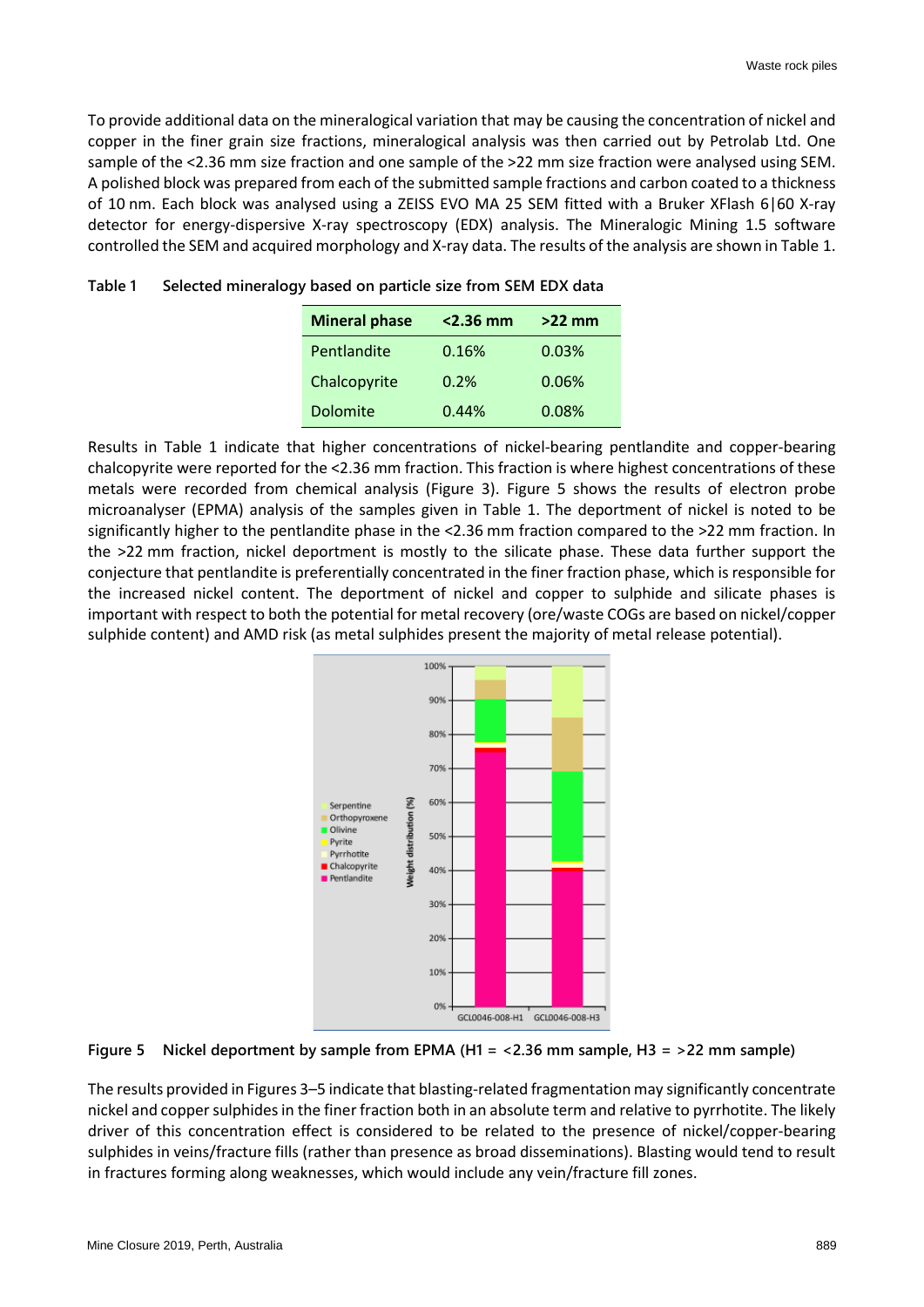Figure 6 shows the ratio of nickel to iron in the samples. It is clear that the nickel-to-iron ratio is much higher in the samples that show upgrade of nickel (i.e. the finer fractions). The results indicate that the pentlandite-to-pyrrhotite ratio is likely increasing as grain size decreases. It is noted that COGs for ore and waste at the site are defined based on nickel/copper sulphide content, as processing is only effective at recovering metals from sulphide content not silicate fraction. The significantly higher nickel and copper sulphide grades in the <2.36 mm fraction mean that this material may be classified as ore and not waste. As such, an opportunity for nickel and copper recovery from 'waste' materials can be envisaged. The potential for recovery is high because this material could be relatively easily separated using basic screening technology and processed as ore. The higher copper/nickel sulphide content relative to pyrrhotite and fine grain size both enhance the potential processing/recovery efficiency and lower cost burdens. For example, ore materials are required to undergo primary and secondary crushing prior to milling. However, the <2.33 mm fraction material could be sent direct to the mill if it can be separated from the waste mass. The reduced pyrrhotite content may also be a benefit with regard to processing, as this may increase the efficiency of the flotation circuit. In practical terms, the recovery of the nickel/copper would require the establishment of a large-scale mobile screening plant in the pit or a fixed plant outside the pit area to remove the higher metal containing fine fractions of the waste. It is noted, however, that because block modelling and grade control activities are carried out at the site, along with fragmentation analysis, screening activities could be targeted on certain areas of the waste. Zones of waste where copper and nickel grades are known to be higher from block models can be targeted to reduce the amount of waste requiring processing and increase potential grades of recovered material. This may make in-pit screening a viable option.

The upgrading of nickel/copper sulphide content in the fine fraction also has potentially significant implications for AMD risk assessment and management. The higher surface areas and higher sulphide content of the fine fraction can result in these fractions having the highest relative AMD risk (Elghali et al. 2018). This result is important to consider as the concentration of nickel and copper sulphides in the finer fraction will increase the potential for metalliferous production relative to the assumed characteristics of the 'bulk' material properties. This is because the relative ratio of nickel and copper sulphides to iron sulphides will dictate the concentration of nickel and copper in seepages from oxidised waste materials.





The finer fractions will have both higher weight-for-weight grade of copper and nickel but also higher pentlandite/chalcopyrite-to-pyrrhotite ratios. However, conversely, because copper/nickel sulphides are concentrated in the fines, the coarser materials will have a significantly lower AMD risk profile (lower copper/nickel sulphide grade and smaller relative surface area). As such, an opportunity can be identified to reclassify material that may have been classified in the block model as having a higher risk with respect to AMD formation. This may be achieved by targeted screening out of the higher-risk fines and leaving the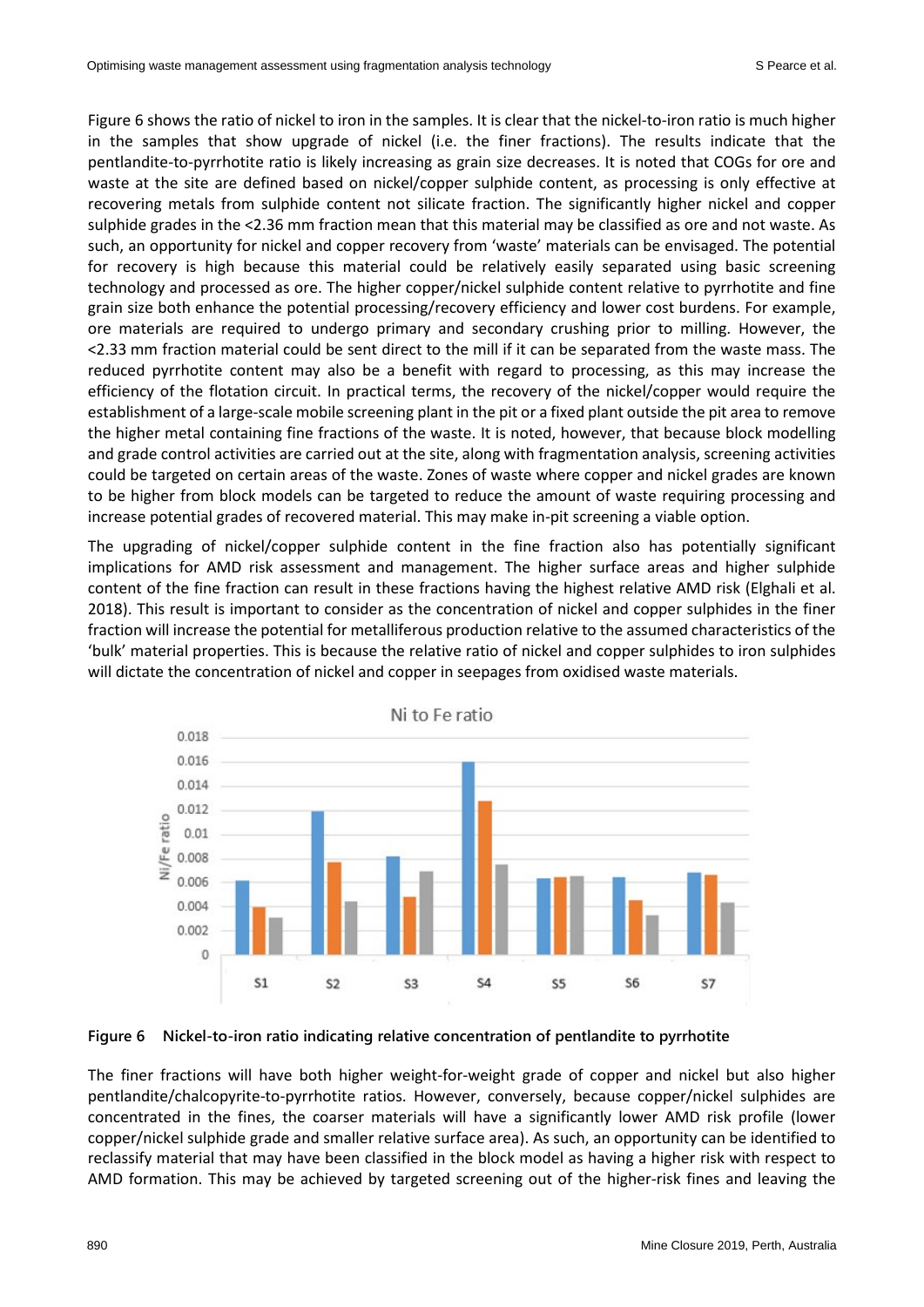lower-risk coarse materials. Alternatively, this may be achieved by optimising blasting practices during mining to reduce fines generation in targeted areas so as to have a significantly lower risk profile.

These results taken together highlight an opportunity to significantly optimise waste management procedure and reduce waste management costs. The bulk of the material classified as high risk in the waste model and schedule can potentially be reclassified as lower risk. This could be practically achieved if the low-risk coarse fraction material can be separated from the higher-risk fines, which can then be potentially sent direct to processing to recover the valuable base-metal content. Sending the fines to the process will achieve two benefits: that recovery of economic metal sulphide content may provide an economic return and that the high-risk AMD source has been removed from the waste rock storage facility. By sending the fines through the process the waste product ultimately ends up being sent to tailings facilities. Relative to mixing and placement of the sulphidic fines waste in waste rock dumps dominated by coarse materials (and high air flux), the placement in tailings dam has the potential to be a better solution to manage AMD risks (given the buffering potential provided by carbonates present and lower potential for oxygen ingress).

To determine the potential for the release of AMD from each size fraction, static leaching tests were carried out on four of the samples. The tests involved 24 hr static leaching process using deionised water as the extractant and were carried out at a liquid-to-solid ratio of 2:1. The liquor was then filtered and analysed at ALS (Ireland) for pH and electrical conductivity along with metals by inductively coupled plasma optical emission spectrometry (ICP OES) and major cations/ions including sulphur. Figure 7 shows sulphur release from the 2:1 leach tests. It is noted that the materials are partially weathered as a result of exposure from a number of years of storage. As such, they have secondary sulphate minerals present that are highly soluble (gypsum and epsonite). It is noted from the results that the >22 mm fraction produces little if any sulphate compared to the finer fractions, and the <2.36 mm fraction has significantly higher sulphur release. This significantly lower sulphur release in the coarser fraction is linked to lower levels of sulphide reactivity. The results likely reflect the lower reactive mineral surface area, resulting in the significantly lower AMD risk profile of this material. The results confirm the significantly higher risk of AMD presented by the <2.3 mm fraction.







### **4.3 Carbonate speciation**

Results from mineralogical analysis shown in Table 1 indicate that the carbonate dolomite is also concentrated in the <2.36 mm fraction. This observation is important as the presence of carbonates in mine waste in the finer fraction is a key factor in AMD risk mitigation. Buffering of acidity generation by carbonate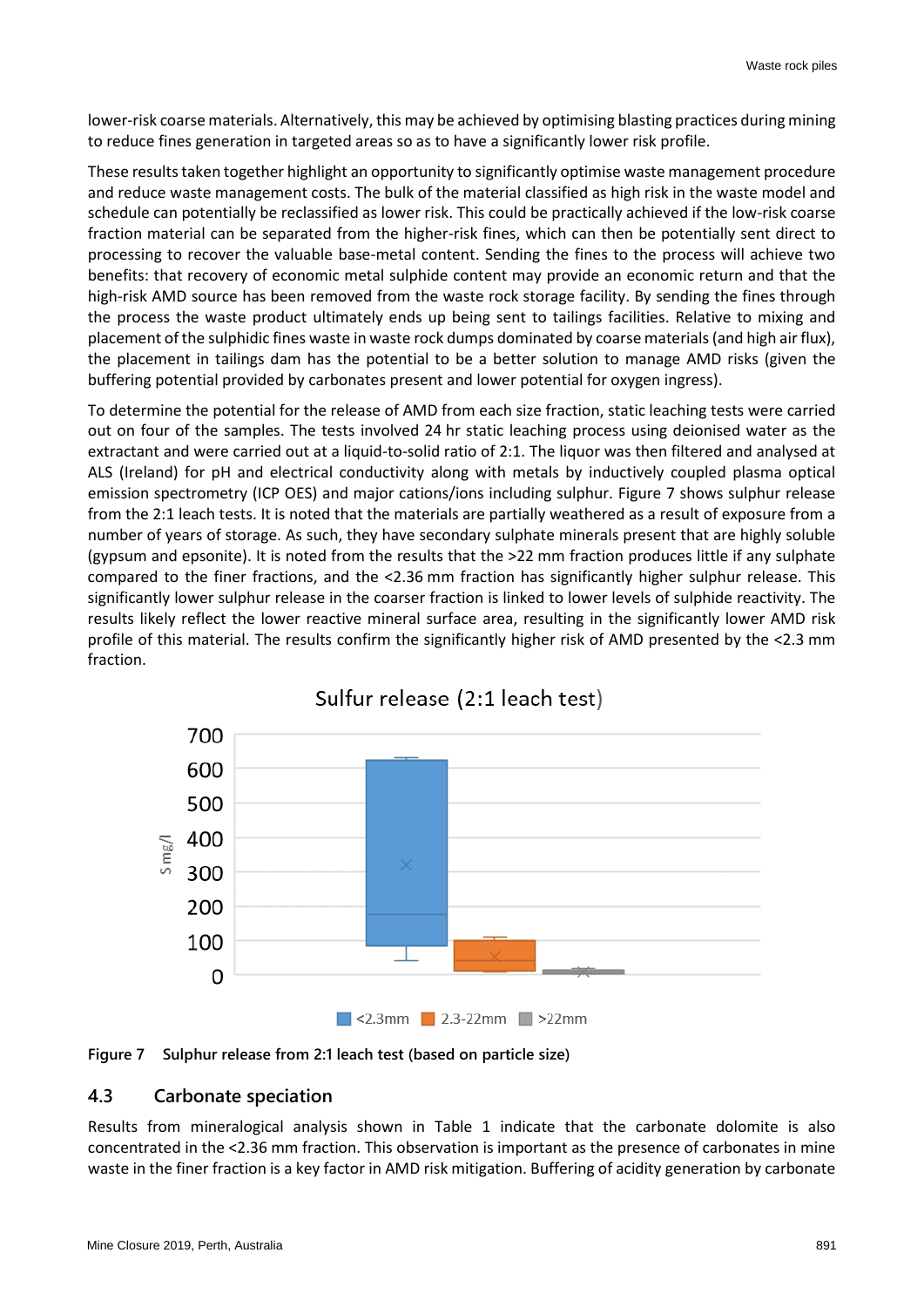minerals is most significantly influenced by the finer particle size fractions. This is because the finer fractions have higher surface areas and thus carbonate mineral reactivity rates are orders of magnitude higher.

To assess the distribution of carbonates, analysis of inorganic carbon (based on mineralogical analysis, inorganic carbon is considered to be an adequate proxy for carbonate content) was carried out on all of the samples analysed for sulphides. Figure 8 shows the results of inorganic carbon analysis. The carbonates appear to concentrate in the 2.36–22 mm fraction as well as the <2.36 mm fraction. The >22 mm fraction has a much tighter range and values are very low indicating that the >22 mm fraction is almost devoid of carbonates. The results suggest that the source of carbonates is vein/fracture fillings/coatings that are liberated by blasting given the consistently low concentration in the >22 m fraction. The results suggest that the concentrating of carbonates in the finer fraction will significantly increase potential buffering potential relative to the 'bulk' properties. This observation is important because the finer fractions (<22 mm) typically dominate porewater chemistry as a result of greater surface areas, and thus contact with pore waters. As such, dissolution rates (and thus buffering potential) for carbonates in the fine fraction has the potential to be orders of magnitude higher than the coarser fraction.



**Figure 8 Carbonate carbon content based on particle size**

To further evaluate buffering capacity, acid base characterisation curve (ABCC) tests (method as per AMIRA; Ian Wark Research Institute& Environmental Geochemistry International 2002) were carried out on the same samples that inorganic carbon analysis was completed on. Figure 9 shows the results of ABCC tests carried out on the different fractions of waste material (with the titration step of pH 4.5 shown). It is clear that the coarser fraction (>22 mm) has significantly lower buffering capacity and the <22 mm fractions have higher buffering capacity. These data directly support the implied higher potential for carbonate buffering in the <22 m fractions noted in Figure 8.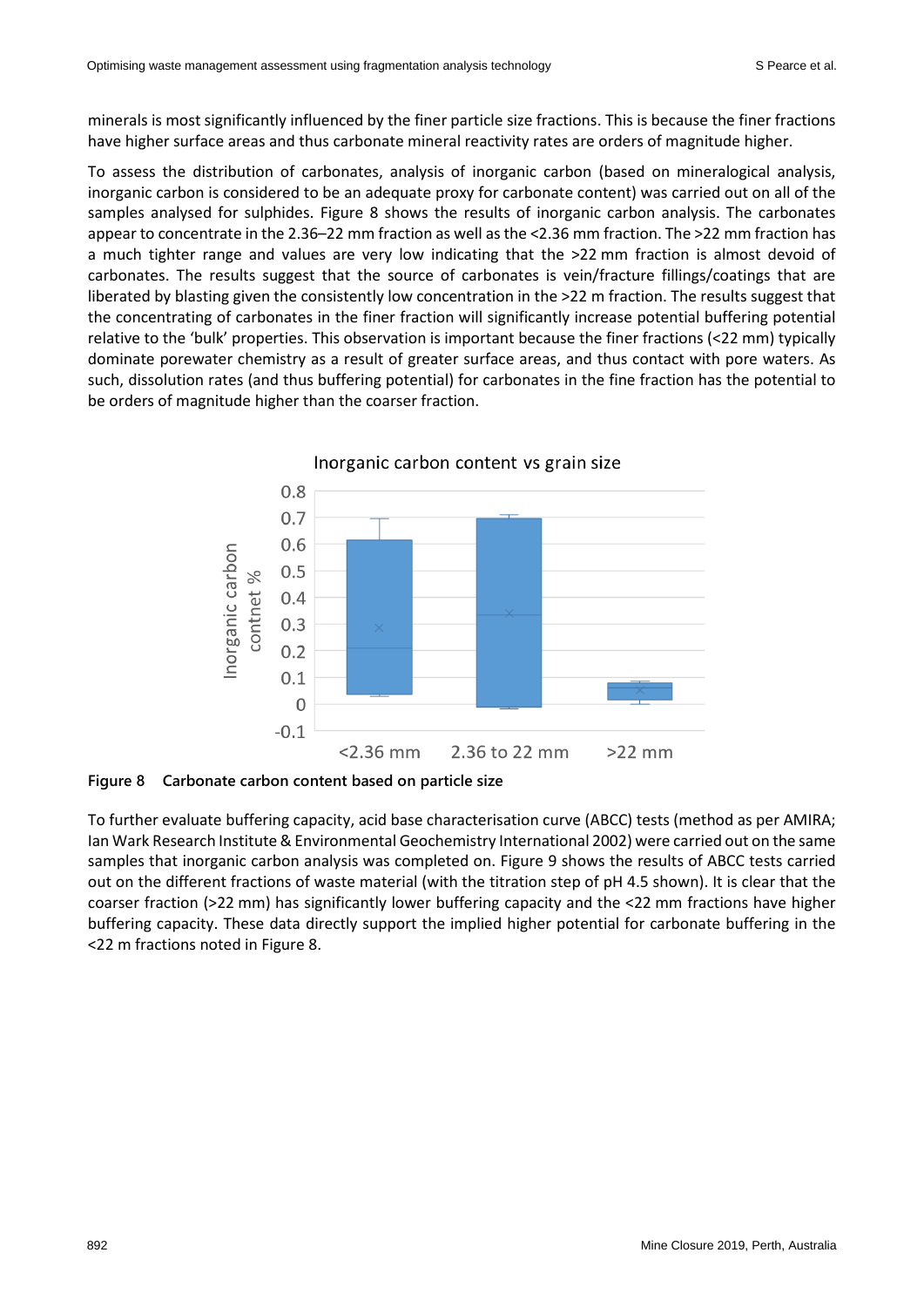

**Figure 9 Buffering capacity to pH 4.5 based on particle size (from ABCC test)**

In general, the results from Figures 8 and 9 indicate an opportunity can be identified to utilise materials that have high carbonate content and low metal sulphide content (produced from screening the <22 mm fraction). This high carbonate low sulphide material may have uses such as alkalinity producing cover, source material for 'limestone' drains, source material for alkaline material to 'blend' with higher-risk material, and so on. The value realised from the production of an AMD management product would depend on assessment of the economics of producing such a product. Strategies such as optimising blast patterns to achieve higher fragmentation and higher fines content or screening suitable waste zones could be considered. Even if the material was not screened, the fact that the carbonates concentrate into the finer fraction means that these materials are likely to offer significantly higher buffering capacity than would otherwise be assumed in the block model.

### **5 Visual assessment**

Although fragmentation analysis can be carried out using automated analysis technology, in many cases, visual assessment of rock types in the mine pit alone can provide important indications of likely fragmentation potential and behaviour. Figure 10 shows a close-up of a fresh sample of sulphidic material (post blasting) from a waste zone blast face obtained from a gold mine by the author. The material is from an area classified as low grade in the block model. The 'low-grade' designation arises because sulphidic material is found as a thin band of conglomerate material that displays pyrite infilling cavities within otherwise 'barren' massive and competent sandstone. The sample clearly shows 'loss' of sulphides from the cavity fillings as a result of blasting. This loss has occurred because the sulphide mineral texture is fine-grained and friable, and as such, blasting and mining causes the sulphides to disintegrate from the host rock and report to fine fraction. As a result of fragmentation, the competent sulphide-free silica-rich material will form the larger block sizes while the softer, less competent pyritic material will report to the finer fraction. The loss of sulphides is enhanced by the fine, poorly crystalline texture of the pyrite mineral texture. AMD risks may therefore be underestimated in these types of materials that have been classified in bulk from block models. This is because although bulk sulphide grades do not change as a result of fragmentation, the relative concentration of sulphides in the more reactive finer fraction is significantly increased.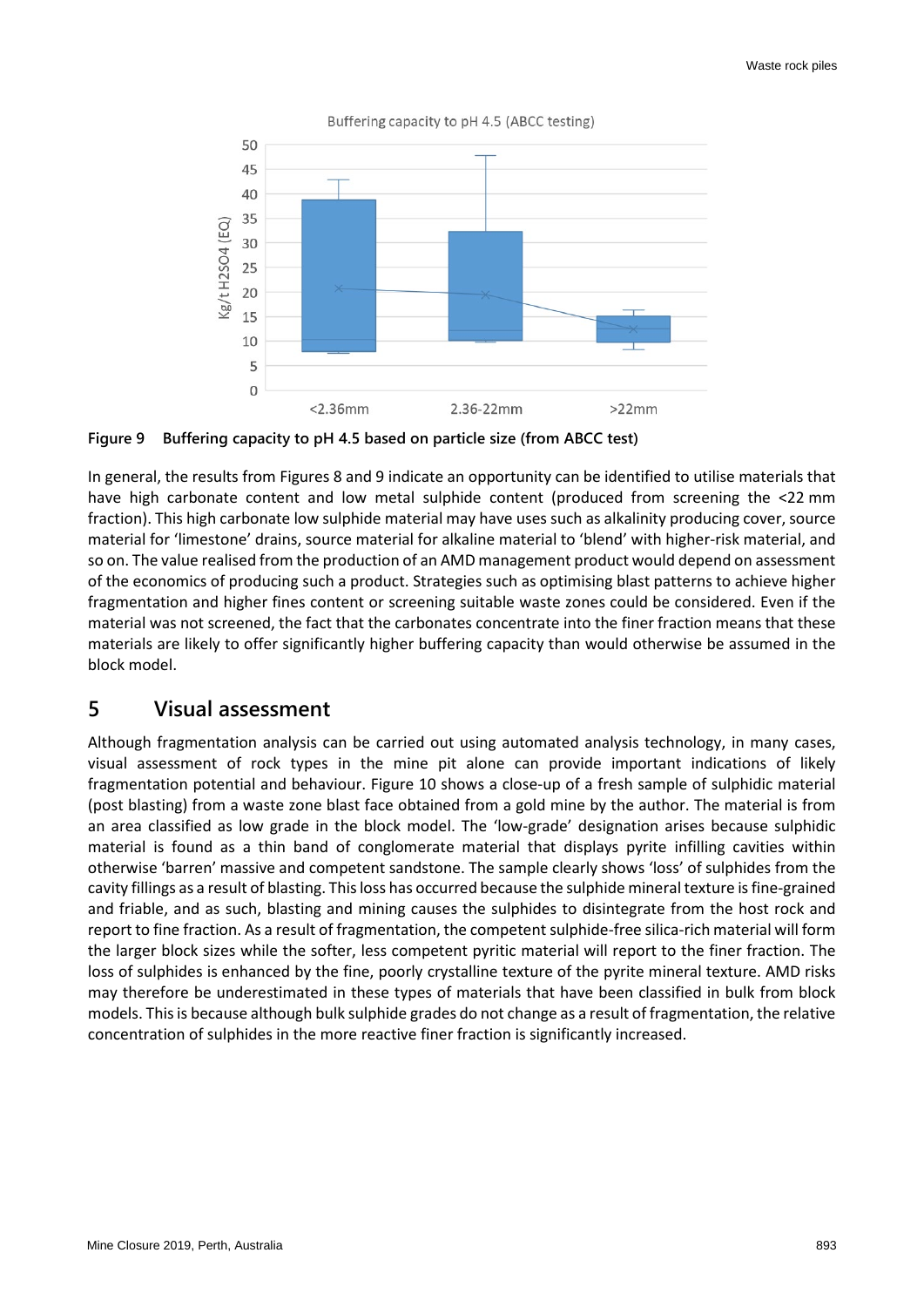

**Figure 10 Rock sample (close-up) post blast showing friable/fine-grained sulphides 'removed' from cavity filings**

# **6 Implications for mine planning**

Fragmentation-based analysis has been carried out on a number of samples of as-mined waste and involved assessment of the compositional and mineralogical content across different grain size fractions. The results indicate that fragmentation causes concentration of nickel/copper sulphides and carbonates into finer grain size fractions. It has been found that the geochemical properties of the waste, as mined, does not consistently represent the bulk composition or properties of the waste determined by block models developed from analysis of drillcore samples.

It is noted that other studies (Elghali et al. 2018; Pearce et al. 2014) have indicated similar findings from other sites, and as a result, it is likely that this phenomena may occur at many other mine sites with sulphide and carbonate mineralogy. Each site is different and the results herein should not be extrapolated directly; however, the findings indicate that fragmentation-based studies may be worthwhile completing to determine if opportunities to optimise waste management can be identified.

Key findings of the assessment are that (for the study site):

- Mineralogical changes as a result of the blasting and mining process may reduce the risk of metalliferous drainage from larger particle sizes (>22 mm) due to reduced nickel/copper sulphide content and smaller reactive surface areas. In the mine model these materials may be classified as having high AMD risk (based on bulk properties). As such, a large potential cost saving could be identified if a means to separate this fraction out can be identified. Separation may allow the material to be reclassified as lower-risk material such that it no longer needs management as highrisk material. A reduction in volume of high-risk material may provide significant savings from reduction of engineering containment costs and also assumed future liability costs (closure risks).
- 2. Fragmentation causes carbonates to concentrate in the finer particle sizes, which means that buffering potential may be higher relative to that assumed from the bulk properties assigned in the block model. This is because there is an increase in the mass of available buffering minerals in the more reactive finer fractions. Value creation may be identified from the potential to generate an acid buffering material, which could be created by screening this fraction. This may be given a positive economic value in the mine model as this material has benefits for use in AMD management and may replace material that would otherwise have been imported to the site.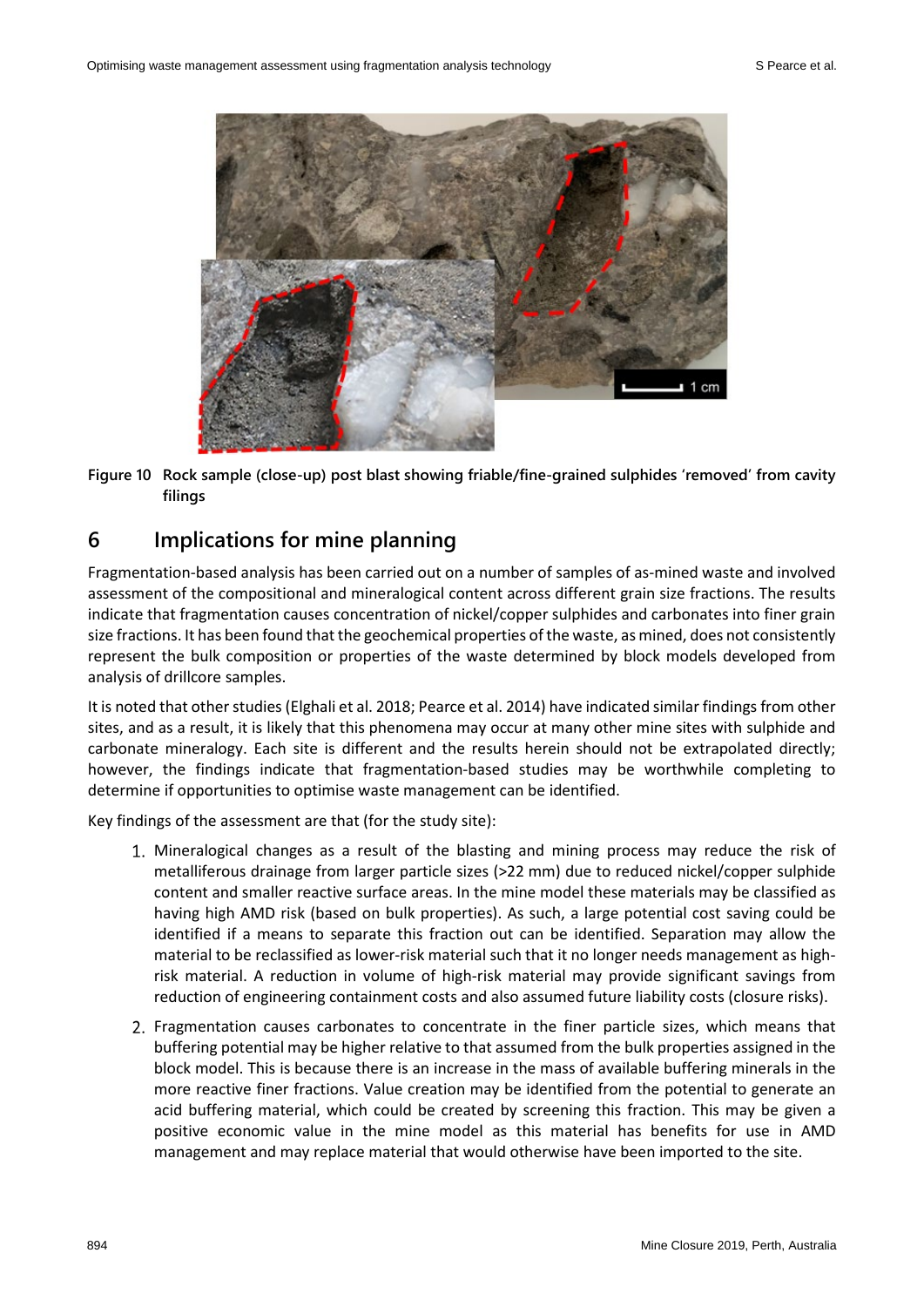- 3. Fragmentation causes significant upgrading in nickel/copper sulphide content in finer fractions, meaning that grades of these economic metals move closer to that of ore than waste. Because processing efficiency is driven by nickel/copper sulphide content, and because the material already has a finer grain size (less requirement for crushing and screening), there is an opportunity for this material to be separated and processed. The stream may represent a source of recoverable metals.
- Concentration of nickel/copper sulphides into the finer grain size means that AMD risk may be underestimated by standard block modelling approach. This is because the model uses grade-weighted COGs to determine waste class. This in turn is based on the relative reactivity of materials from laboratory testing at specific sulphide grades and at specific ratios of iron sulphides to base-metal sulphides. Given that the finer fraction has both higher sulphide content and a higher ratio of nickel/copper sulphide to iron sulphide, then potential AMD risks may be higher than the block model indicates for certain waste zones.
- 5. The separation and processing of the finer fraction with higher metal content would, as well as metal recovery potential, also present an opportunity to significantly reduce project AMD risk. This is because the finer fraction with higher nickel/copper sulphide fraction comprises the majority (>80%) of the potential total AMD risk from bulk mine waste mass. Processing of the material allows both removal of metals into product that will be sold offsite, and also the removal of the sulphide content from the waste rock dump stream where management of sulphide oxidation is challenging. The material may instead be directed to tailings waste stream. This may be significant from both cost and risk perspective as direction to tailings can potentially offer additional AMD management opportunities. Deposition in the tailings stream offers potential for lower oxygen ingress rates, higher saturation levels, and higher silicate/carbonate reactive mineral surface areas.
- The use of fragmentation analysis to guide blasting patterns in waste zones may provide benefits, as the physical properties of the waste product can be controlled at the source. Blasting could be tailored to produce a finer or coarser waste product that may allow some control over AMD risk, and may provide opportunities to recover both metals and carbonates that may provide positive cost benefits.

# **7 Conclusion**

The widespread use of block models as part of waste management for mining operations in recent times is recognised as representing an important step forward in improving waste management planning, AMD risk reduction and project cost optimisation. However, the findings of this research demonstrate that the approach should be viewed with caution. Classifying materials based on bulk grade-weighted averages without validating the approach by assessing the actual properties of the as-mined waste product may result in lost opportunities to optimise waste management practice. The consideration of the properties of waste and ore materials as 'fixed' within waste models and reliance on general COGs may therefore not be valid assumptions in all cases.

Fragmentation analysis has been identified as a potential means to assess the relative change to AMD risk profile of waste as a result of mining and opportunities to recover resources. New technology allows for in situ assessment of fragmentation during the mining process. This means that optimising the blasting process itself or implementing screening technology may realistically be used to 'change' the AMD risk profile of the waste product. Material designated as 'high risk' may be reclassified if the fragmentation profile can be biased towards coarser particle sizes, or if coarser material can be screened out. Further, this study demonstrates that opportunities to improve project economics can be identified using fragmentation analysis. This is because the recovery potential of potentially economic metals from material previously classified as 'waste' can be identified along with recovery of carbonates that may have 'value' onsite for use as part of risk mitigation strategies.

An opportunity for increased collaboration between mining geologists carrying out the block modelling and geochemists carrying out waste classification assessments can also be identified. Typically, mine geologists